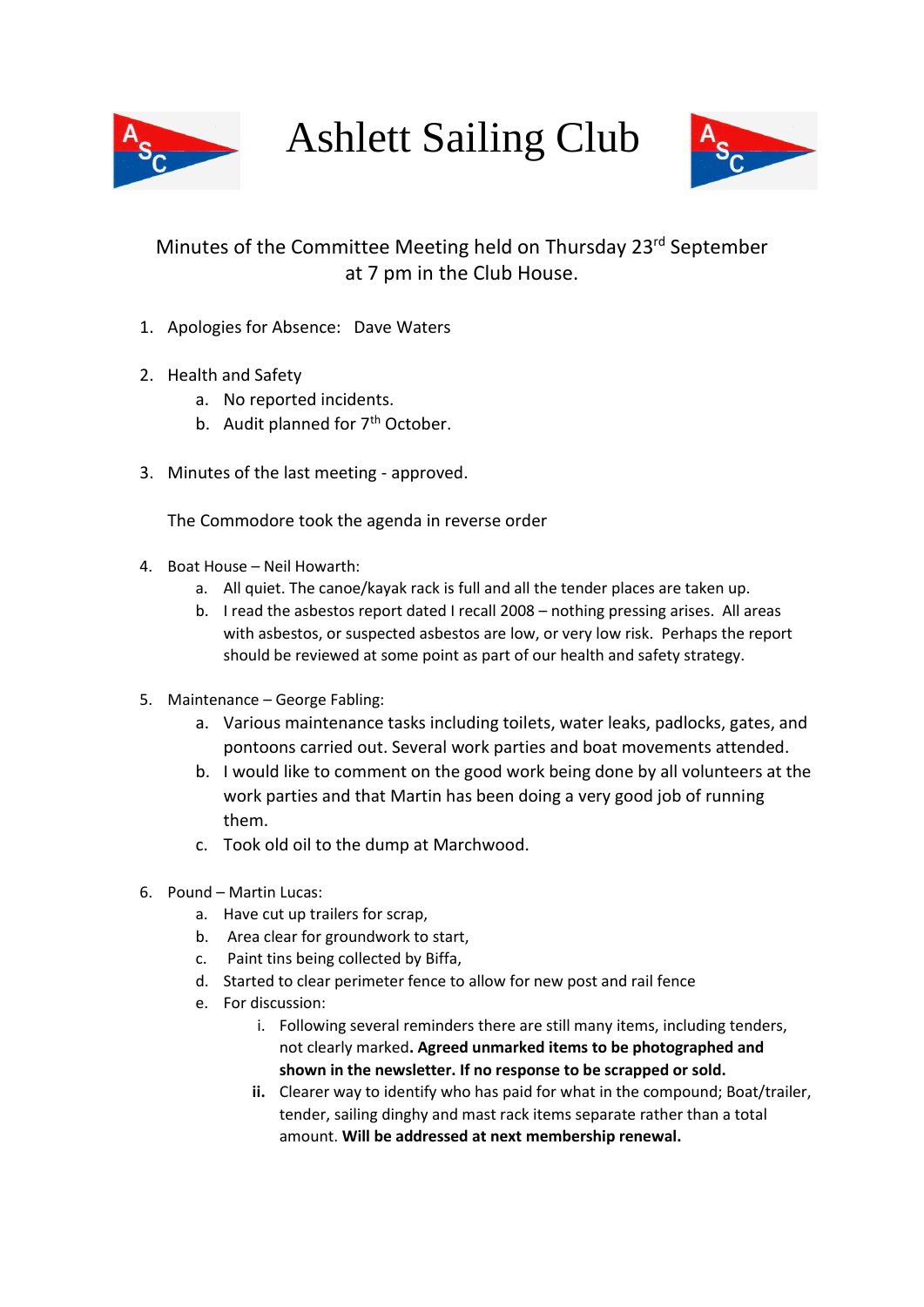- 7. Bosun Merv Griffiths:
	- a. Tractor cable unavailable in UK. Have located one in France.
- 8. Moorings Keith Guy-Gibbens:
	- a. Brief discussion of possible mooring pontoons along the centre trot line.
- 9. Pontoon and Slip Dave Waters:
	- a. All good on the Pontoon. George has replaced the pontoon lights. Slip way recently cleaned.
	- b. My apologies again as I can't make the next meeting.
	- c. Will look to publishing the winter storage plan for the pontoon after discussing with the committee what the best date is to Start. It def helped with keeping the mud down alongside the pontoon last year.
- 10. Projects Phil Crossland:
	- a. Made several test drills in and around the toilet block with club member Paul Hosey who used his own equipment. I have made arrangements for Paul's now blunt drill bit to be replaced for around +/- £30.
	- **b.** The working group have come up with an outline plan. Likely cost in the region of £90,000. **Agreed:**
		- **i. Design, especially access, needs to be reviewed with wider membership.**
		- **ii. Explore availability of wooden buildings.**
		- **iii. Need to scope waste capacity based on modern facilities.**
	- **c. Many thanks to Phil and his team for all the work on the project to date.**
- 11. Membership Dick Pizey:
	- a. Chris Gillingham admitted to the club membership has been advised verbally and by email that he will not enjoy "grandfather" rights to the mooring.
	- b. Enquiry from Keep fit instructor about using club Quay for training..advised boat movements etc preclude this and to enquire about green in front of pub.... quite happy
	- c. Enquiry from jet skier potential member denied.
	- d. Starting process of converting Excel spreadsheet for Access database to allow more flexibility with membership and assets.
	- e. WiFi project on hold pending time to get on with it.
- 12. Regatta debrief– Dick Pizey:
	- a. All agreed it was a successful event.
	- b. Dick took notes of things to repeat or to do differently.
	- c. Cake and ice cream donations still to be sent to RNLI.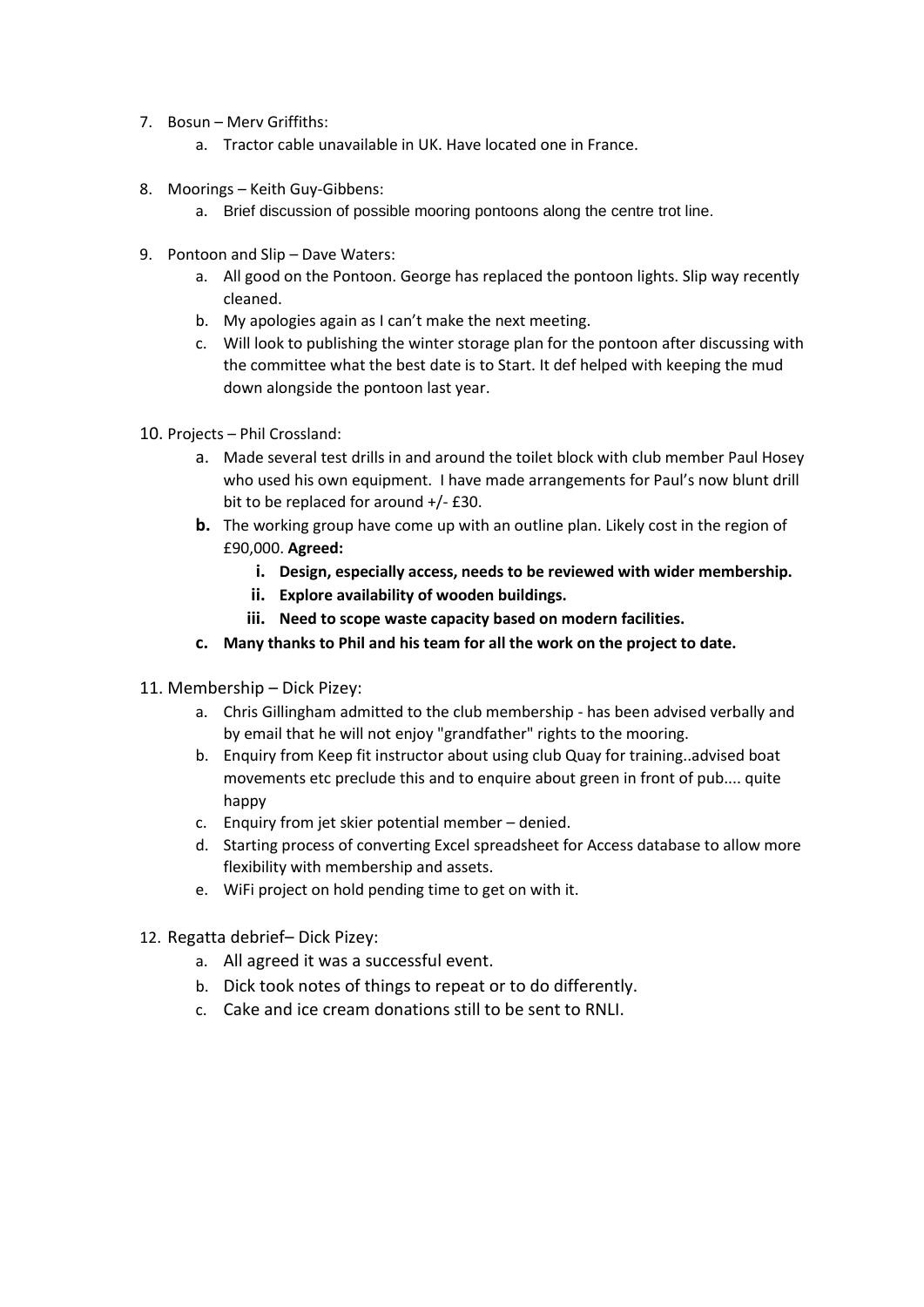## 13. Treasurer – Sharon Geary Harwood:

a. Sharon distributed the following paper report.

| <b>ASC FINANCIAL STATEMENT</b>           |            |
|------------------------------------------|------------|
|                                          |            |
| <b>Balance</b>                           | £64,282.54 |
|                                          |            |
| Key account                              | £8,000.00  |
|                                          |            |
| Running cost balance                     | £6,000.00  |
|                                          |            |
| 1 years running cost to be held          | £12,000.00 |
|                                          |            |
| Agreed allocation for ground work        | £8,000.00  |
|                                          |            |
| <b>Agreed allocation for Electricity</b> | £2,000.00  |
|                                          |            |
| Toilet start up fund                     | £15,000.00 |
|                                          |            |
|                                          |            |
| Sub-total Disposable income until 1/4/22 | £13,282.54 |
|                                          |            |
| Extra allowance for groundwork           | £3,000.00  |
|                                          |            |
| TOTAL DISPOSABLE INCOME UNTIL            |            |
| 01/04/22                                 | £10,282.54 |

- **b.** Sharon drew attention to the increased cost of proposed groundworks. Chris explained that this was due to increased scope - laying the electrical conduit and extending the road near the creek which he asked the committee to approve. **Agreed to continue with the extra works and accept the increased cost.**
- **c.** Jim pointed out that if we spent the 'disposable income' we would carry forward about £40,000 to next year, i.e. we will have spent £20,000 more than our income**. Agreed this was acceptable.**
- **d.** Our annual financial report must be approved by the board and submitted to HMRC by the end of the month. Kara have promised to complete it in time. **Agreed Jim should sign this on behalf of the board although members will not have had time to review it.**